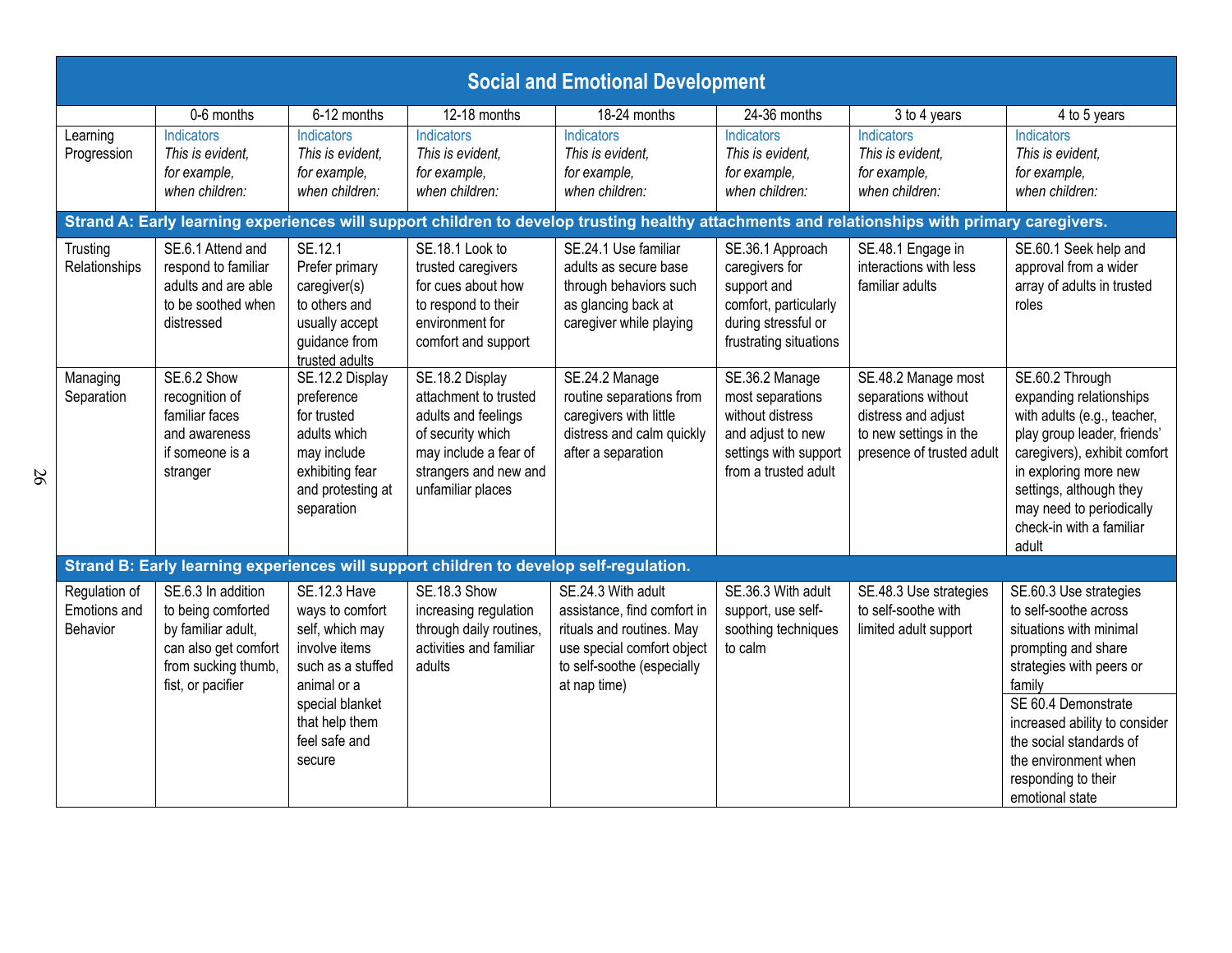| Strand B: Early learning experiences will support children to develop self-regulation (continued) |                                                                                                                                                                                                                      |                                                                                                                                                                |                                                                                                                                                                                        |                                                                                                                                                                                                                                  |                                                                                                                                                                                                             |                                                                                                                                                                                                                               |                                                                                                                                                                                             |  |
|---------------------------------------------------------------------------------------------------|----------------------------------------------------------------------------------------------------------------------------------------------------------------------------------------------------------------------|----------------------------------------------------------------------------------------------------------------------------------------------------------------|----------------------------------------------------------------------------------------------------------------------------------------------------------------------------------------|----------------------------------------------------------------------------------------------------------------------------------------------------------------------------------------------------------------------------------|-------------------------------------------------------------------------------------------------------------------------------------------------------------------------------------------------------------|-------------------------------------------------------------------------------------------------------------------------------------------------------------------------------------------------------------------------------|---------------------------------------------------------------------------------------------------------------------------------------------------------------------------------------------|--|
|                                                                                                   | 0-6 months                                                                                                                                                                                                           | 6-12 months                                                                                                                                                    | 12-18 months                                                                                                                                                                           | 18-24 months                                                                                                                                                                                                                     | 24-36 months                                                                                                                                                                                                | 3 to 4 years                                                                                                                                                                                                                  | 4 to 5 years                                                                                                                                                                                |  |
| Regulation of<br>Impulses and<br>Behavior                                                         | SE.6.4 Respond to<br>having needs met<br>(e.g., is comforted<br>by being picked up<br>or fed)                                                                                                                        | SE.12.4<br>Respond to adult<br>interactions,<br>including tone of<br>voice, expression<br>and gestures<br>(e.g., shaking<br>head and<br>frowning)              | SE.18.4 Respond<br>to adult guidance<br>to accept an<br>alternative to initial<br>desire or impulse<br>(e.g., a truck from<br>the shelf vs. one<br>another child has.<br>food choices) | SE. 24.4 Accept some<br>redirection from adults                                                                                                                                                                                  | SE.36.4 Begin to control<br>behavior by responding<br>to choice and limits<br>provided by an adult                                                                                                          | SE.48.4 With adult<br>guidance and support,<br>wait for short period of<br>time to get something<br>wanted (e.g., waiting<br>for turn with a toy or<br>waiting for next step in<br>daily routine)                             | SE.60.5 Tolerate small<br>levels of frustration and<br>disappointment, displaying<br>appropriate behavior with<br>adult prompting and support                                               |  |
|                                                                                                   |                                                                                                                                                                                                                      | <b>SE.12.5 Show</b><br>anticipation<br>and respond to<br>familiar routines<br>in their lives                                                                   | SE.18.5 Within<br>the context of a<br>responsive adult<br>relationship, will<br>begin to tolerate a<br>brief wait for needs<br>to be met                                               | SE.24.5 Is aware<br>of typical routine<br>and shows some<br>understanding of rules,<br>but may need adult<br>support                                                                                                             | <b>SE.36.5 Make</b><br>transitions and follow<br>basic routines and rules<br>with adult supervision                                                                                                         | <b>SE.48.5 Make</b><br>transitions and follow<br>basic schedule,<br>routines and rules with<br>occasional reminders                                                                                                           | SE.60.6 Initiate previously<br>taught strategies to help<br>delay gratification (e.g., sets<br>up turn-taking with a peer,<br>finds a book to read while<br>waiting for a special activity) |  |
|                                                                                                   |                                                                                                                                                                                                                      |                                                                                                                                                                | <b>SE.18.6 Show</b><br>anticipation of next<br>step in daily routine<br>(e.g., reaches or<br>signs for bib when<br>placed in high chair)                                               |                                                                                                                                                                                                                                  |                                                                                                                                                                                                             |                                                                                                                                                                                                                               | SE.60.7 Recall and follow<br>daily routines with little<br>support, including adapting<br>to changes in rules and<br>routines                                                               |  |
|                                                                                                   |                                                                                                                                                                                                                      |                                                                                                                                                                |                                                                                                                                                                                        |                                                                                                                                                                                                                                  | Strand C: Early learning experiences will support children to develop, express, recognize and respond to emotions.                                                                                          |                                                                                                                                                                                                                               |                                                                                                                                                                                             |  |
| Emotional<br>Expression                                                                           | SE.6.5 Display varied<br>responses (e.g., will<br>smile or kick when a<br>caregiver interacts<br>with them. May stiffen<br>when something<br>displeases them,<br>or may turn away<br>from something they<br>dislike) | SE.12.6 Express<br>basic emotions<br>(e.g., sadness,<br>frustration,<br>anger)<br>through facial<br>expressions,<br>movements,<br>crying, smiling,<br>laughing | SE.18.7 Express<br>emotions through<br>physical means<br>such as hugging,<br>throwing. May be<br>cooperative or<br>uncooperative and<br>look to adult for<br>reaction                  | SE.24.6 Express more<br>complex emotions<br>(e.g., excitement,<br>embarrassment, pride,<br>sadness) and begin to<br>communicate feelings<br>(although this remains<br>an emerging skill<br>which is only partially<br>effective) | SE.36.6 Begin to<br>communicate about<br>feelings, including the<br>cause and reaction to<br>these feelings (e.g., "I<br>miss my mommy. I sad,"<br>"He mad you took his<br>toy." "I sad so Papa hug<br>me.' | SE.48.6 Express<br>emotions experienced<br>in typical daily routines<br>(e.g., frustration at<br>waiting, excitement<br>about a favored<br>activity, pride) through<br>language and gesturing<br>rather than physical<br>ways | SE.60.8 Describe emotions<br>and feelings to trusted adults<br>and peers                                                                                                                    |  |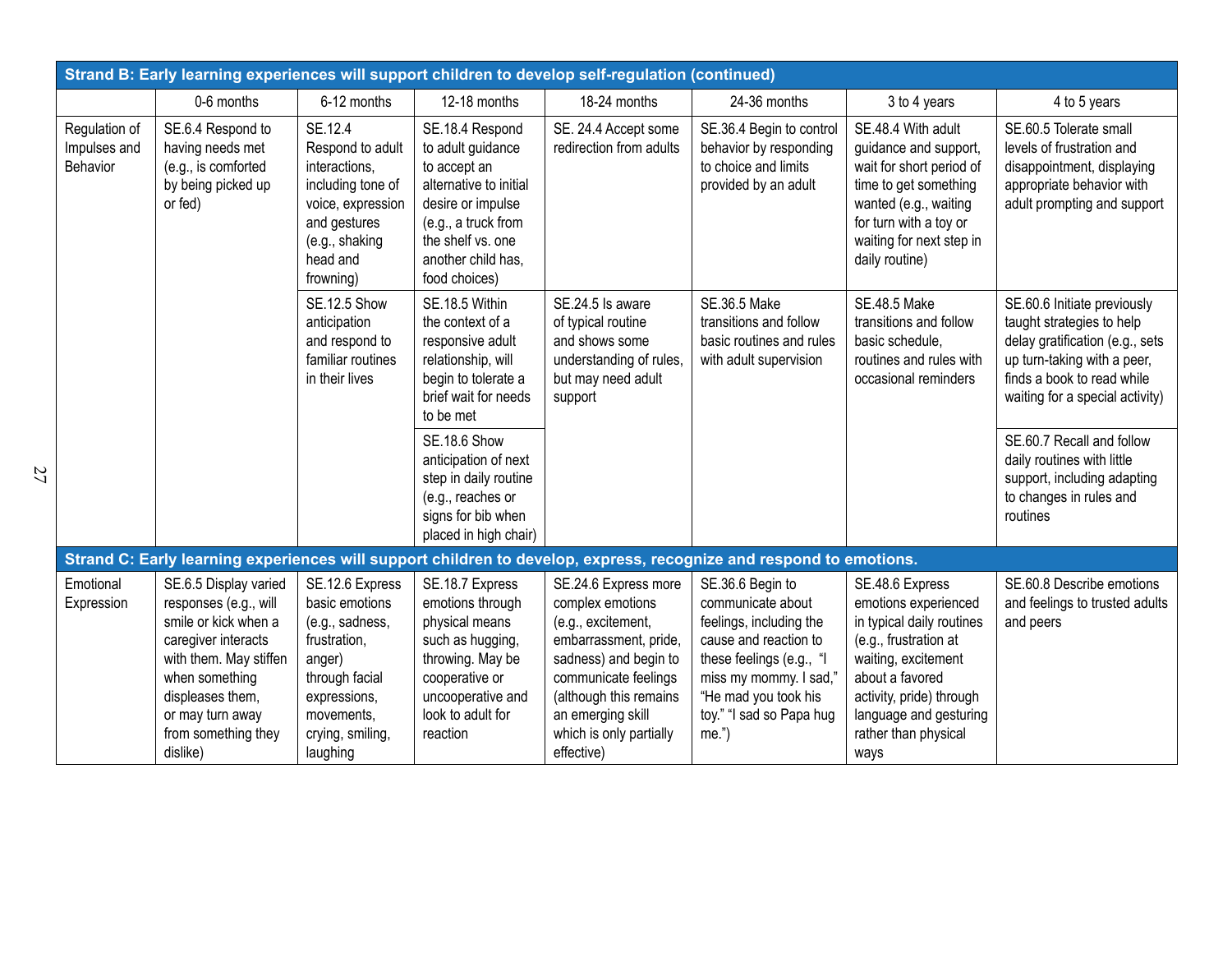| Strand C: Early learning experiences will support children to develop, express, recognize and respond to emotions (cotinued). |                                                                                                                                                                                                                     |                                                                                                                                                    |                                                                                                                                                                                                                             |                                                                                                                  |                                                                                                                                                                                                                                                                                               |                                                                                                                                                                                               |                                                                                                                                                                                                                                                                                                       |  |  |
|-------------------------------------------------------------------------------------------------------------------------------|---------------------------------------------------------------------------------------------------------------------------------------------------------------------------------------------------------------------|----------------------------------------------------------------------------------------------------------------------------------------------------|-----------------------------------------------------------------------------------------------------------------------------------------------------------------------------------------------------------------------------|------------------------------------------------------------------------------------------------------------------|-----------------------------------------------------------------------------------------------------------------------------------------------------------------------------------------------------------------------------------------------------------------------------------------------|-----------------------------------------------------------------------------------------------------------------------------------------------------------------------------------------------|-------------------------------------------------------------------------------------------------------------------------------------------------------------------------------------------------------------------------------------------------------------------------------------------------------|--|--|
|                                                                                                                               | 0-6 months                                                                                                                                                                                                          | 6-12 months                                                                                                                                        | 12-18 months                                                                                                                                                                                                                | 18-24 months                                                                                                     | 24-36 months                                                                                                                                                                                                                                                                                  | 3 to 4 years                                                                                                                                                                                  | 4 to 5 years                                                                                                                                                                                                                                                                                          |  |  |
| Recognition<br>and<br>Response to<br>Emotions in<br>Others                                                                    | SE.6.6 React to<br>different emotions<br>of familiar adults<br>(e.g., smile and coo<br>at smiling faces,<br>turn away from sad<br>faces)                                                                            | SE.12.7 Notice<br>and react to<br>feelings of<br>others. (e.g.,<br>may frown when<br>another baby<br>is crying or be<br>upset if hears<br>yelling) | SE.18.8 Recognize<br>basic feelings in self<br>and others<br>SE.18.9 Begin to<br>respond to others'<br>feelings and show<br>interest in them.<br>Show awareness<br>of when an adult is<br>pleased or upset<br>with behavior | SE.24.7 Recognize<br>and respond to basic<br>feelings in others<br>(e.g., gives item to<br>peer who is upset)    | SE.36.7 Label a<br>variety of emotions in<br>pictures and others'<br>expressions<br>SE 36.8 Show<br>awareness of<br>appropriate responses<br>to the emotional state<br>of others (e.g., may<br>occasionally comfort<br>someone who is upset<br>or may nurture a doll<br>during dramatic play) | SE.48.7 Recognize, label<br>and respond to a wide<br>variety of emotions in<br>others<br>SE.48.8 Make connections<br>between emotional<br>reaction of others and own<br>emotional experiences | SE.60.9 Recognize and<br>show acknowledgement<br>of the feelings, needs and<br>rights of others through<br>behavior (e.g., say "thank<br>you," share with others,<br>notice issues of fairness)<br>SE.60.10 Begin to<br>understand that different<br>people may have different<br>emotional reactions |  |  |
|                                                                                                                               |                                                                                                                                                                                                                     |                                                                                                                                                    |                                                                                                                                                                                                                             |                                                                                                                  | Strand D: Early learning experiences will support children to develop self-awareness, self-concept and competence.                                                                                                                                                                            |                                                                                                                                                                                               |                                                                                                                                                                                                                                                                                                       |  |  |
| Sense of self                                                                                                                 | SE.6.7 React when<br>hearing their own<br>name through<br>movement or<br>expressions<br>SE.6.8 Begin to<br>realize their hands<br>and feet belong to<br>them and explore<br>them as well as face,<br>eyes and mouth | SE.12.8<br>Consistently<br>respond to their<br>name<br><b>SE.12.9 Show</b><br>awareness of<br>body parts of<br>self and others                     | SE.18.10<br>Demonstrates self-<br>awareness though<br>response to name<br>and use of "me" and<br>"mine"<br>SE.18.11 Recognize<br>self in mirror                                                                             | SE.24.8 Identify<br>own family<br>members by<br>relationship and/or<br>name                                      | SE.36.9 Identify self,<br>family members,<br>teacher and some<br>peers by name                                                                                                                                                                                                                | SE.48.9 Refer to<br>themselves by first and<br>last name and identify<br>some characteristics (e.g.,<br>gender, hair color, etc.) and<br>skills                                               | SE.60.11 Identify<br>themselves as an individual<br>and a part of a group<br>by sharing individual<br>characteristics and roles<br>within the group (e.g., name<br>family members and roles,<br>name team members or<br>classmates)                                                                   |  |  |
| Personal<br>Preferences                                                                                                       | SE 6.9 Express<br>preferences for<br>familiar people and<br>some objects. (e.g.,<br>stop crying more<br>quickly with a familiar<br>person; move their<br>legs, arms and smile<br>at a familiar person)              | SE.12.10<br>Develop<br>preferences for<br>food, objects,<br>textures. May<br>reject non-<br>preferred items<br>(e.g., pushing<br>them away)        | SE.18.12 Begin to<br>communicate own<br>likes and dislikes                                                                                                                                                                  | SE.24.9 Use words<br>and/or gestures to<br>express interests<br>(e.g., points and<br>says, "Look,<br>airplane.") | SE.36.10 May want to<br>keep what belongs to<br>them close by and often<br>will not want to share                                                                                                                                                                                             | SE.48.10 Recognize and<br>describe themselves in<br>terms of basic preferences                                                                                                                | SE.60.12 Describe self by<br>referring to preferences,<br>thoughts and feelings                                                                                                                                                                                                                       |  |  |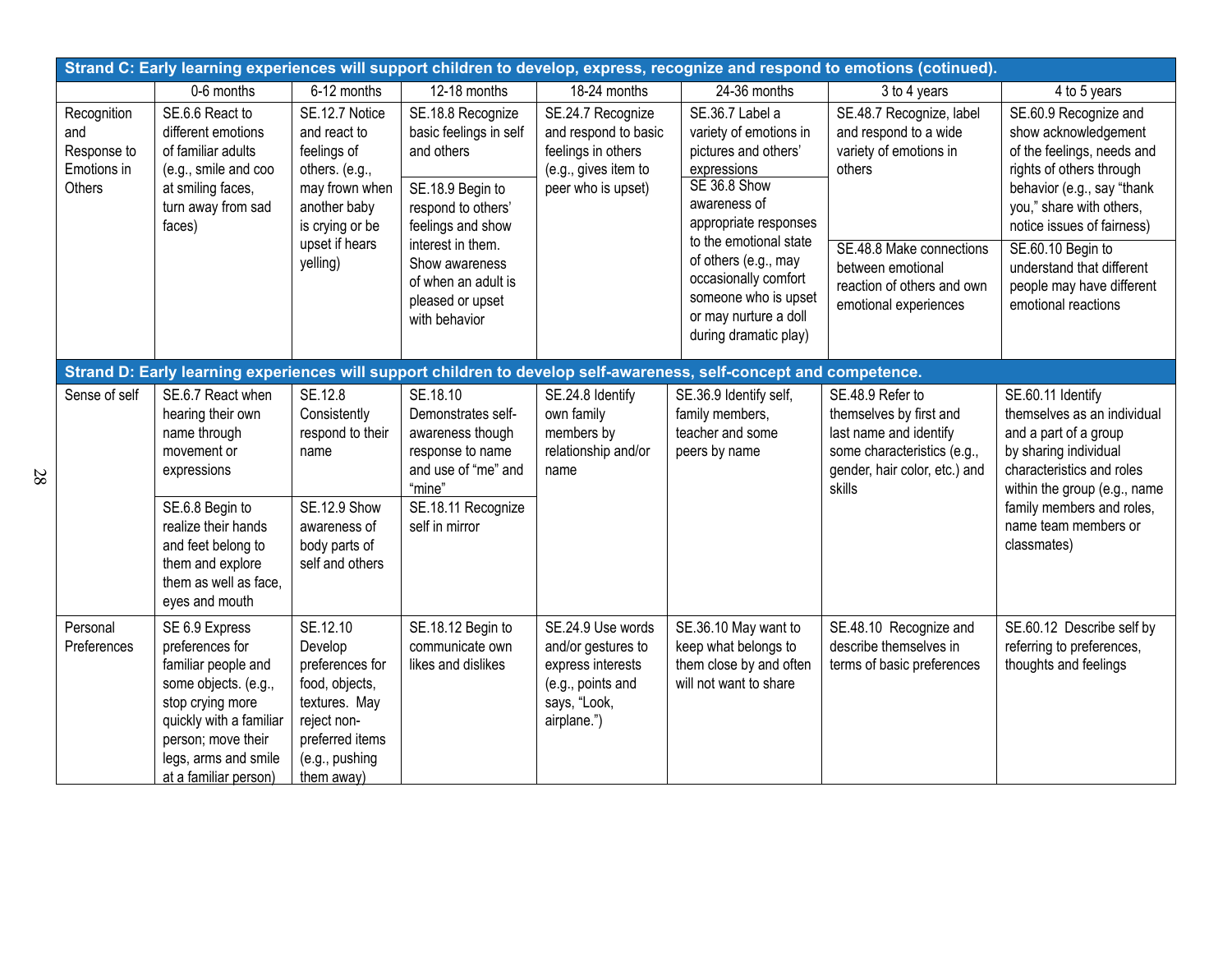| Strand D: Early learning experiences will support children to develop self-awareness, self-concept and competence (continued). |                                                                                                                                     |                                                                                                                                                                              |                                                                                                                                                        |                                                                                                                                                                                   |                                                                                                                                                                                        |                                                                                                                                             |                                                                                                                                                                               |  |
|--------------------------------------------------------------------------------------------------------------------------------|-------------------------------------------------------------------------------------------------------------------------------------|------------------------------------------------------------------------------------------------------------------------------------------------------------------------------|--------------------------------------------------------------------------------------------------------------------------------------------------------|-----------------------------------------------------------------------------------------------------------------------------------------------------------------------------------|----------------------------------------------------------------------------------------------------------------------------------------------------------------------------------------|---------------------------------------------------------------------------------------------------------------------------------------------|-------------------------------------------------------------------------------------------------------------------------------------------------------------------------------|--|
|                                                                                                                                | 0-6 months                                                                                                                          | 6-12 months                                                                                                                                                                  | 12-18 months                                                                                                                                           | 18-24 months                                                                                                                                                                      | 24-36 months                                                                                                                                                                           | 3 to 4 years                                                                                                                                | 4 to 5 years                                                                                                                                                                  |  |
| Self-<br>Concept and<br>Competency                                                                                             |                                                                                                                                     | SE.12.11<br>Demonstrate<br>anticipation of<br>results from<br>own actions<br>(e.g., drops<br>toy so adult<br>will pick it up,<br>repeats action<br>that makes loud<br>noise) | SE.18.13 Show<br>confidence when<br>supported to<br>complete familiar<br>tasks and will<br>attempt new tasks<br>with adult support                     | SE.24.10<br>Complete simple<br>familiar tasks with<br>confidence (e.g.,<br>puts on article of<br>clothing). Engage<br>in new experiences<br>with support from a<br>familiar adult | SE.36.11 Regularly<br>engage in familiar<br>tasks. Begin to show<br>independence by<br>frequently attempting to<br>do things on their own<br>even when tasks are<br>difficult for them | SE.48.11 Demonstrate<br>confidence in a range of<br>activities, routines and<br>tasks and take initiative in<br>attempting unfamiliar tasks | SE.60.13 Demonstrate<br>increased confidence and<br>a willingness to take risks<br>when attempting new tasks<br>and making decisions<br>regarding activities and<br>materials |  |
|                                                                                                                                |                                                                                                                                     | SE.12.12<br>Respond to own<br>actions with<br>pleasure (e.g.,<br>coos, laughs)                                                                                               | SE.18.14 React<br>positively (e.g.,<br>smiles, claps) to<br>accomplishments                                                                            |                                                                                                                                                                                   | SE. 36.12 Express<br>feeling of pleasure over<br>accomplishment and<br>share this with others<br>(e.g., "Look what I<br>made.")                                                        |                                                                                                                                             | SE.60.14 Show pride in<br>accomplishments and<br>abilities                                                                                                                    |  |
|                                                                                                                                | Strand E: Early learning experiences will support children to develop social relationships.                                         |                                                                                                                                                                              |                                                                                                                                                        |                                                                                                                                                                                   |                                                                                                                                                                                        |                                                                                                                                             |                                                                                                                                                                               |  |
| Adult<br>Relationships<br>(see note<br>below)                                                                                  | SE.6.10 Respond<br>differently to different<br>people. Respond to<br>familiar people by<br>smiling, cooing and<br>moving their body | SE.12.13<br>Engage<br>in social<br>interactions not<br>connected to<br>getting physical<br>needs met (e.g.,<br>peek-a-boo,<br>performing,<br>copying others<br>and babbling) | SE.18.15 Show<br>affection or<br>shared attention<br>(e.g., pointing<br>out something<br>of interest) to an<br>increasing number<br>of familiar people | SE.24.11 Enjoy<br>games and other<br>social exchanges<br>with familiar adults.<br>May seek out<br>repeated patterns<br>of interaction                                             | SE.36.13 Enjoy sharing<br>new experiences with<br>familiar adults                                                                                                                      | SE.48.12 Communicate<br>with familiar adults and<br>accept or request guidance                                                              | SE.60.15 Typically use<br>socially appropriate behavior<br>with adults, such as helping,<br>responding to limits, etc.                                                        |  |
|                                                                                                                                | <b>SE.6.11 Show</b><br>interest in interacting<br>with others. May<br>gain an adult's<br>attention and wait for<br>a response       | SE.12.14 Notice<br>the activity of<br>adults and other<br>children and<br>attend closely                                                                                     |                                                                                                                                                        |                                                                                                                                                                                   |                                                                                                                                                                                        |                                                                                                                                             |                                                                                                                                                                               |  |

29

Note: Caregivers guide children during interactions with them, as well as other adults. Therefore, these markers of social relationships with adults are highly dependent upon child temperament, the adult temperament and the adult's guidance and regulation of the interplay.